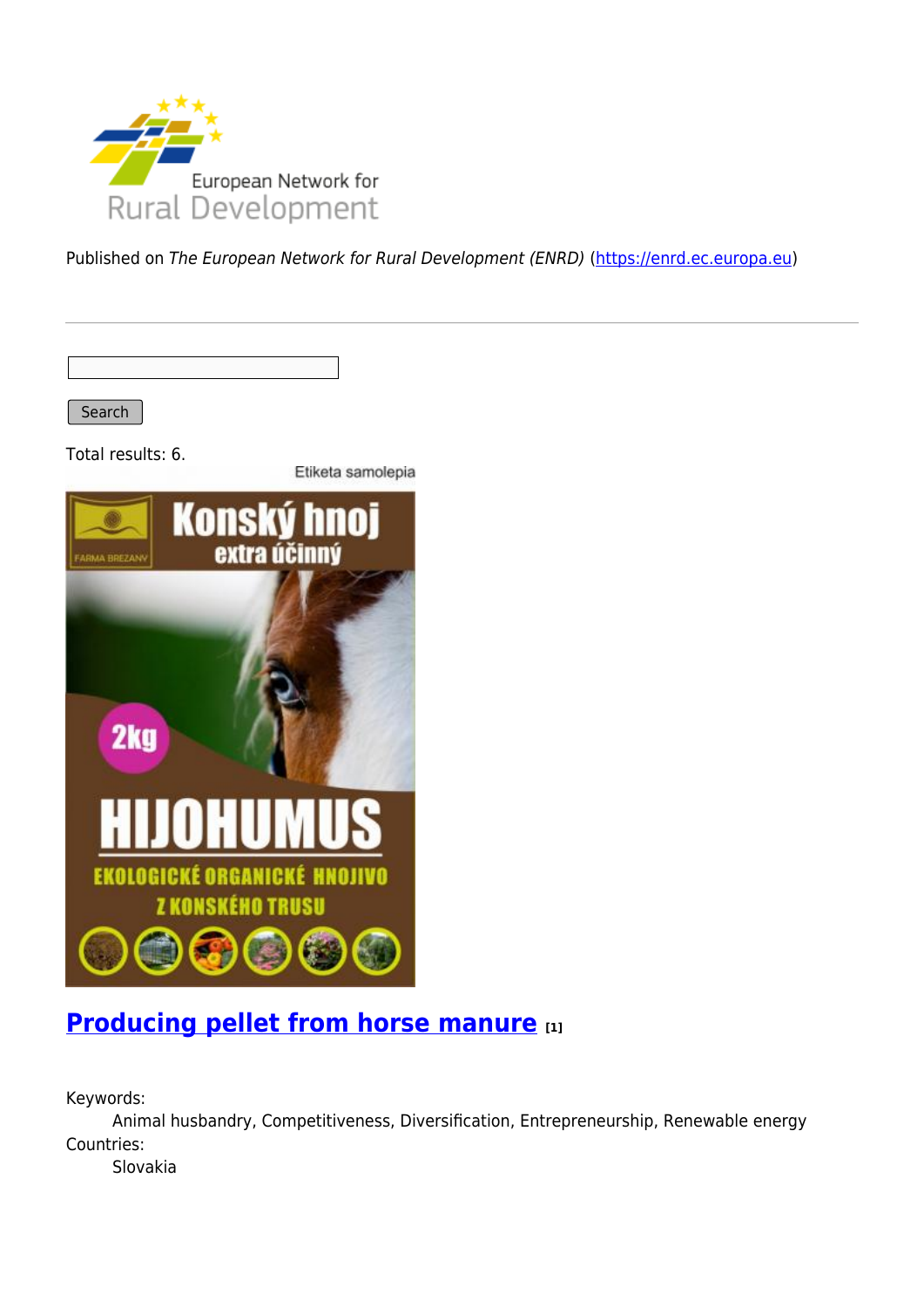A farm used Rural Development Programme (RDP) support to produce horse manure pellets that can be used as an organic fertiliser as well as a source of renewable energy.



#### **[Establishment of a cheese workshop](https://enrd.ec.europa.eu/projects-practice/establishment-cheese-workshop_en) [2]**

Keywords:

Competitiveness, Entrepreneurship, Family farming, Farm restructuring/modernisation, Job creation, Women, Young farmers

Countries:

Hungary

Support for setting up young farmers and adding value to agricultural products in processing enabled a young entrepreneur to set up her own family business on producing artisanal dairy products.

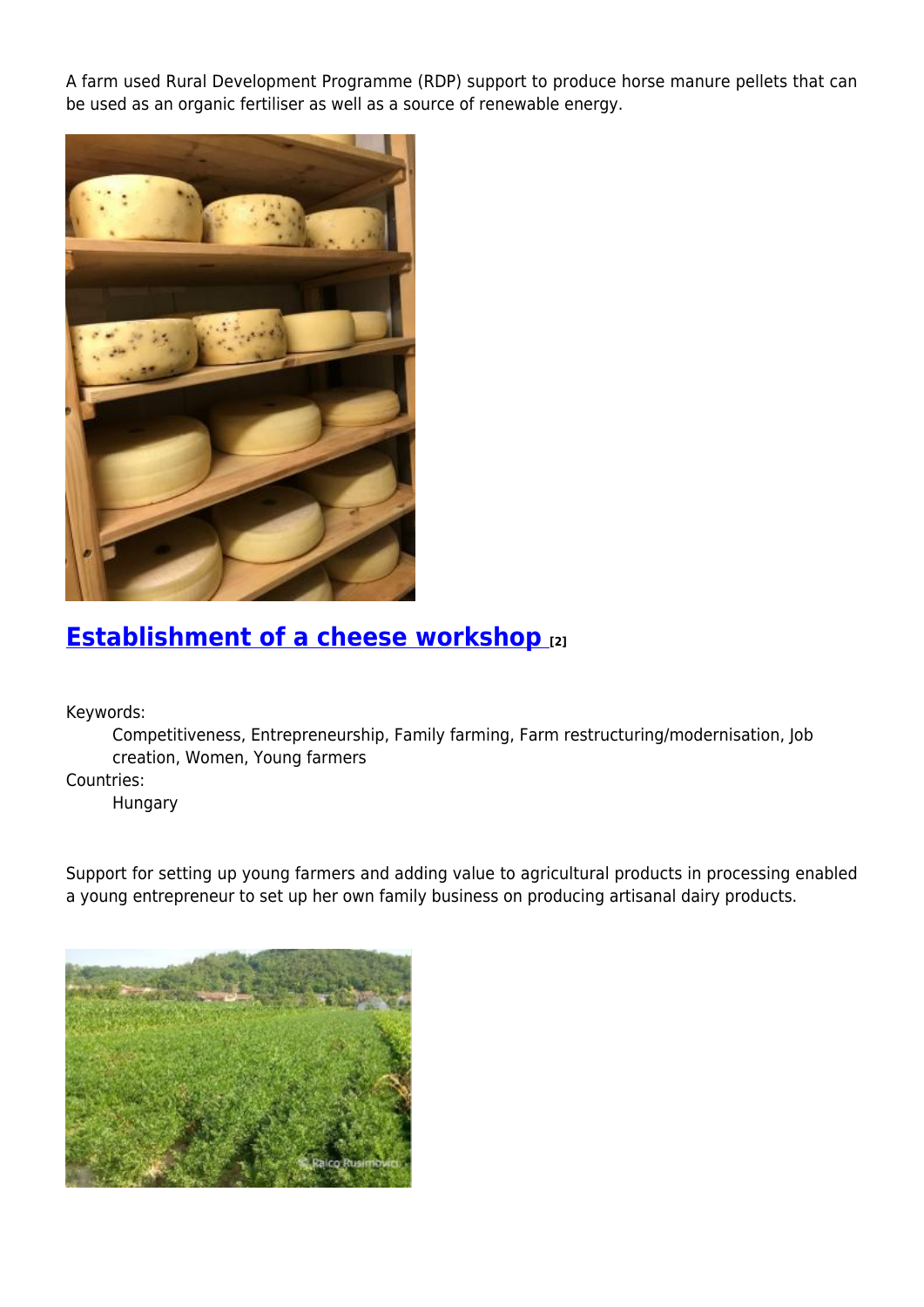## **[RUSIMOVICI NEGOSLAV RAICO - Development and](https://enrd.ec.europa.eu/projects-practice/rusimovici-negoslav-raico-development-and-modernisation-vegetable-farm_en) [modernisation of a vegetable farm](https://enrd.ec.europa.eu/projects-practice/rusimovici-negoslav-raico-development-and-modernisation-vegetable-farm_en) [3]**

Keywords:

Agriculture, Competitiveness, Direct marketing, Entrepreneurship, Farm restructuring/modernisation

Countries:

Romania

Turning a subsistence family farm into a dynamic agri-business through modernization and adoption of affordable new equipment.



# **[Diversifying a national cultural monument into a recreation](https://enrd.ec.europa.eu/projects-practice/diversifying-national-cultural-monument-recreation-centre_en) [centre](https://enrd.ec.europa.eu/projects-practice/diversifying-national-cultural-monument-recreation-centre_en) [4]**

Keywords: Culture, Diversification, Entrepreneurship, Job creation, Rural SMEs Countries: Slovakia

unique military fortress complex, listed as the national cultural monument, was turned into an attractive recreational and relaxation centre Kortina.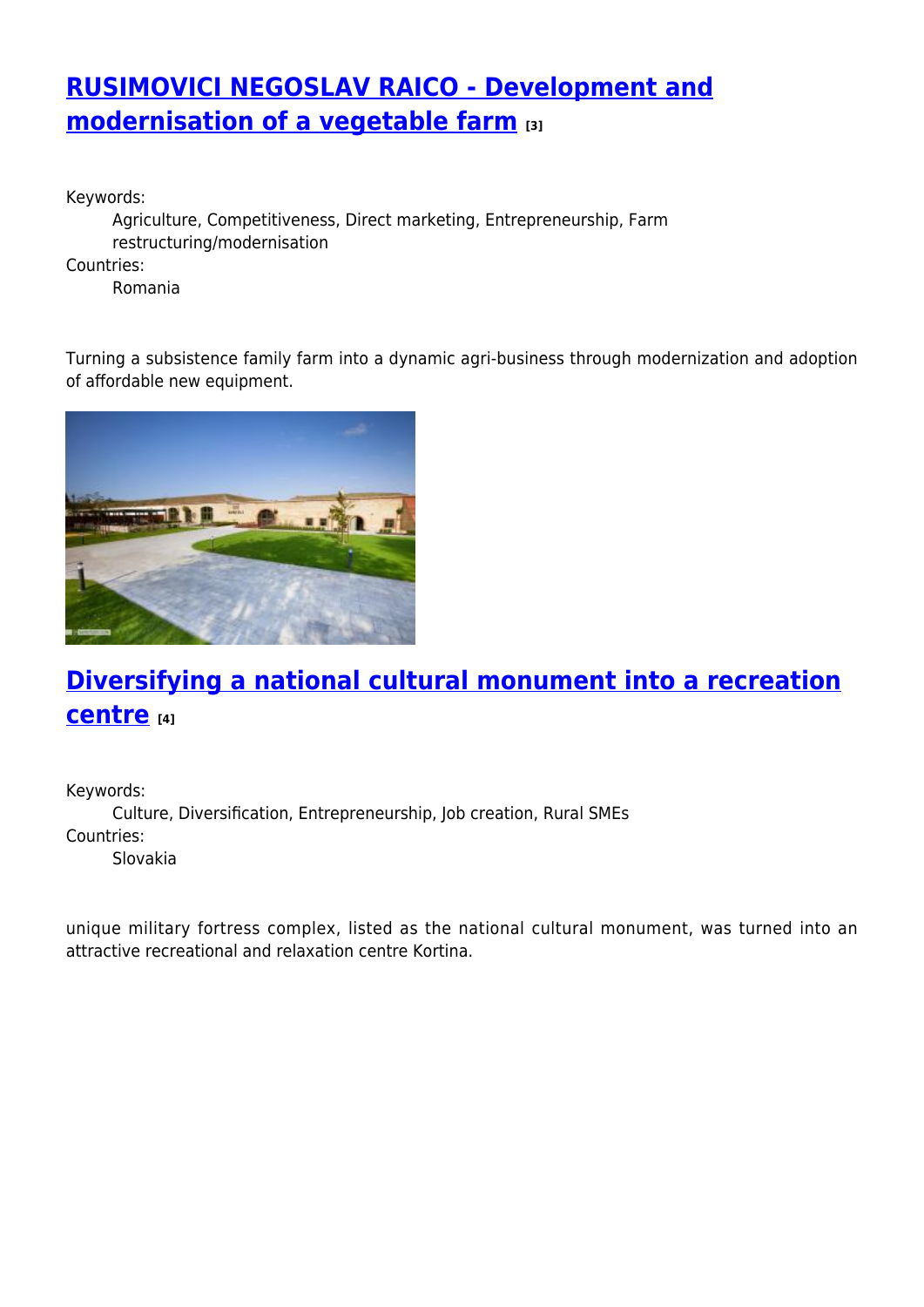

## **[Developing a small beekeeping farm in Hungary](https://enrd.ec.europa.eu/projects-practice/developing-small-beekeeping-farm-hungary_en) [5]**

Keywords:

Competitiveness, Entrepreneurship, Environmental protection, Farm restructuring/modernisation

Countries:

Hungary

Modernisation and development of a small beekeeping farm in order to increase its profitability and its resilience to weather-associated risks.



## **[Extending the capacity of a small accommodation provider](https://enrd.ec.europa.eu/projects-practice/extending-capacity-small-accommodation-provider-rural-slovakia_en) [in rural Slovakia](https://enrd.ec.europa.eu/projects-practice/extending-capacity-small-accommodation-provider-rural-slovakia_en) [6]**

Keywords: